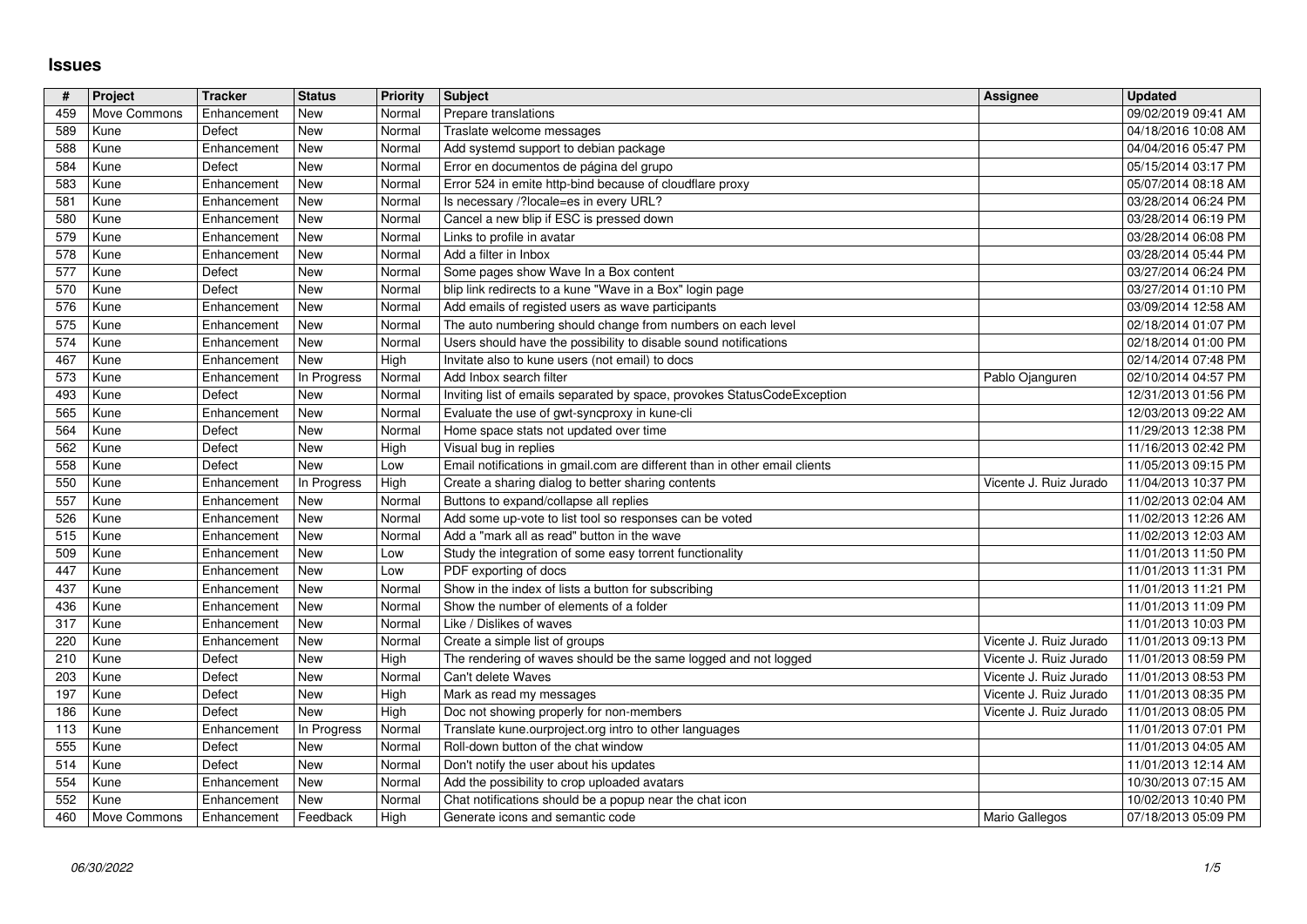| #<br>529   | Project<br>Move Commons      | Tracker<br>Enhancement         | <b>Status</b><br>Feedback | <b>Priority</b><br>Normal | <b>Subject</b><br>Include How To Help page question in Nonprofit                                                                                      | Assignee<br>Mario Gallegos               | <b>Updated</b><br>05/27/2013 07:08 AM      |
|------------|------------------------------|--------------------------------|---------------------------|---------------------------|-------------------------------------------------------------------------------------------------------------------------------------------------------|------------------------------------------|--------------------------------------------|
| 528<br>513 | Move Commons<br>Move Commons | Defect<br>Enhancement          | Feedback<br>Resolved      | Normal<br>High            | Require link in "we provide public doc about"<br>Update ontology with new form categories                                                             | Mario Gallegos<br>Samer -                | 05/27/2013 06:23 AM<br>05/20/2013 12:44 PM |
| 545        | Kune                         | Defect                         | New                       | Normal                    | Add buddies not working correctly                                                                                                                     |                                          | 05/09/2013 12:34 AM                        |
| 540<br>539 | Kune<br>Kune                 | Enhancement<br>Enhancement     | New<br>New                | Normal<br>Normal          | Include username in notification emails<br>Style kune for mobile browsers and small screens                                                           |                                          | 04/22/2013 07:08 PM<br>04/19/2013 10:50 PM |
| 538<br>537 | Kune<br>Kune                 | Enhancement<br>Enhancement     | New<br>New                | Normal<br>Low             | Chat room cannot be removed<br>Tab of "Most active groups" in Home                                                                                    |                                          | 04/18/2013 12:26 PM<br>04/10/2013 01:08 PM |
| 512<br>525 | Kune<br>Kune                 | Enhancement<br>Defect          | New<br>New                | Normal<br>High            | Page static generation via htmlunit perf issues<br>SiteMap generation is not working properly in large sites                                          | Pablo Ojanguren                          | 04/02/2013 06:46 PM<br>04/02/2013 09:43 AM |
| 532        | Kune                         | Defect                         | New                       | Normal                    | Include link to password recovery in email notifications                                                                                              |                                          | 03/29/2013 07:13 PM                        |
| 240<br>531 | Kune<br>Kune                 | Enhancement<br>Defect          | New<br>New                | High<br>High              | Add a command cli to kune<br>Gadgets stopped working with FF 19                                                                                       | Samer                                    | 03/28/2013 01:05 PM<br>03/25/2013 05:16 PM |
| 506<br>530 | Kune<br>Move Commons         | Enhancement<br>Enhancement     | New<br>New                | Low<br>Normal             | Study the integration of git-annex assistant, sparkleshare or similar in kune<br>Double check security in form, when saving file                      |                                          | 03/25/2013 11:08 AM<br>03/23/2013 10:51 PM |
| 527<br>523 | Move Commons<br>Kune         | Defect<br>Defect               | New<br>New                | Normal<br>Normal          | Languages should be predefined in the form<br>In locale=zh_TW, punctual aligning problem                                                              |                                          | 03/23/2013 10:07 PM<br>03/22/2013 01:04 PM |
| 524        | Move Commons                 | Defect                         | New                       | Normal                    | Generation of semantics: extra space                                                                                                                  |                                          | 03/21/2013 06:16 PM                        |
| 488<br>175 | Move Commons<br>Kune         | Enhancement<br>Enhancement     | Feedback<br>In Progress   | High<br>High              | Save registrations in CSV or similar<br>Translate also the rest of the HomePage                                                                       | Mario Gallegos<br>Vicente J. Ruiz Jurado | 03/21/2013 12:20 AM<br>03/19/2013 05:26 PM |
| 519<br>516 | Kune<br>Kune                 | Enhancement<br>Defect          | New<br>New                | Normal<br>Normal          | Allow the integration of custom authentication systems<br>"Read" button does not refresh the wave                                                     |                                          | 03/12/2013 12:57 PM<br>03/09/2013 03:46 PM |
| 286<br>438 | Kune<br>Kune                 | Enhancement<br>Defect          | In Progress<br>New        | Normal<br><b>High</b>     | Make kune googleable/searchable using hash bangs #! instead of # in hashs<br>htmlunit generate tmp files that are not removed                         | Vicente J. Ruiz Jurado                   | 03/04/2013 07:15 PM<br>03/01/2013 09:22 AM |
| 508        | Kune                         | Enhancement                    | New                       | Low                       | Capital Leters in email registration                                                                                                                  |                                          | 02/27/2013 12:05 AM                        |
| 495<br>507 | Kune<br>Kune                 | Enhancement<br>Enhancement     | New<br>New                | Normal<br>Low             | Disable blogs by default<br>Changing font size in small screen laptop                                                                                 |                                          | 02/25/2013 09:28 AM<br>02/16/2013 11:09 AM |
| 458<br>485 | Move Commons<br>Move Commons | Enhancement<br>Enhancement     | In Progress<br>Feedback   | Normal<br>Normal          | Create an +info button next to each form field.<br>Exclusive subcategories majority/consensus                                                         | Mario Gallegos<br>Mario Gallegos         | 02/05/2013 12:49 AM<br>02/05/2013 12:41 AM |
| 503        | Kune                         | Enhancement                    | New                       | Normal                    | Notification not-verified-email should disappear after a while                                                                                        |                                          | 02/05/2013 12:21 AM                        |
| 502<br>487 | Move Commons<br>Move Commons | Enhancement<br>Defect          | New<br>In Progress        | Normal<br>Low             | In the first slide when you click "next" check that there are no repeated keywords or languages.<br>Minor issue with keyword/language filling in form | Mario Gallegos<br>Mario Gallegos         | 02/05/2013 12:00 AM<br>02/04/2013 11:57 PM |
| 499        | Move Commons                 | Defect                         | Resolved                  | Normal                    | "Previous" should be enabled even if I didn't click "Yes/No"                                                                                          | Mario Gallegos                           | 02/04/2013 11:39 PM                        |
| 500<br>501 | Move Commons<br>Move Commons | Defect<br>Enhancement          | Resolved<br>New           | Normal<br>Normal          | The RC areas should be disabled until I click "Yes/No"<br>Change in the order of MC questions: RP GR NP RC                                            | Mario Gallegos<br>Mario Gallegos         | 02/04/2013 11:38 PM<br>02/04/2013 10:32 PM |
| 457<br>498 | Move Commons<br>Kune         | Enhancement<br>Defect          | New<br>New                | Normal<br>Normal          | Create slide 0<br>Track #hash in analytics software                                                                                                   | Mario Gallegos                           | 02/04/2013 10:01 PM<br>02/04/2013 10:19 AM |
| 497<br>494 | Kune<br>Kune                 | Enhancement<br>Enhancement New | New                       | Low<br>Normal             | Kune Offline: store JS in localstorage and run from there<br>Get a personal calendar with your group's events                                         |                                          | 02/02/2013 05:13 PM<br>01/29/2013 08:19 PM |
| 491        | Kune                         | Defect                         | New                       | Normal                    | Attachments cannot be downloaded if you are not participant of a wave                                                                                 |                                          | 01/25/2013 08:16 PM                        |
| 490<br>267 | Kune<br>Kune                 | Defect<br>Defect               | New<br>New                | Normal<br>High            | NPE in webclient after session timeout<br>Others cannot edit waves in my personal space                                                               | Vicente J. Ruiz Jurado                   | 01/25/2013 04:14 PM<br>01/24/2013 11:35 AM |
| 473        | Kune                         | Enhancement                    | New                       | Normal                    | Empty messages should not be created                                                                                                                  |                                          | 01/23/2013 08:14 PM                        |
|            |                              |                                |                           |                           |                                                                                                                                                       |                                          |                                            |
|            |                              |                                |                           |                           |                                                                                                                                                       |                                          |                                            |
|            |                              |                                |                           |                           |                                                                                                                                                       |                                          |                                            |
|            |                              |                                |                           |                           |                                                                                                                                                       |                                          |                                            |
|            |                              |                                |                           |                           |                                                                                                                                                       |                                          |                                            |
|            |                              |                                |                           |                           |                                                                                                                                                       |                                          |                                            |
|            |                              |                                |                           |                           |                                                                                                                                                       |                                          |                                            |
|            |                              |                                |                           |                           |                                                                                                                                                       |                                          |                                            |
|            |                              |                                |                           |                           |                                                                                                                                                       |                                          |                                            |
|            |                              |                                |                           |                           |                                                                                                                                                       |                                          |                                            |
|            |                              |                                |                           |                           |                                                                                                                                                       |                                          |                                            |
|            |                              |                                |                           |                           |                                                                                                                                                       |                                          |                                            |
|            |                              |                                |                           |                           |                                                                                                                                                       |                                          |                                            |
|            |                              |                                |                           |                           |                                                                                                                                                       |                                          |                                            |
|            |                              |                                |                           |                           |                                                                                                                                                       |                                          |                                            |
|            |                              |                                |                           |                           |                                                                                                                                                       |                                          |                                            |
|            |                              |                                |                           |                           |                                                                                                                                                       |                                          |                                            |
|            |                              |                                |                           |                           |                                                                                                                                                       |                                          |                                            |
|            |                              |                                |                           |                           |                                                                                                                                                       |                                          |                                            |
|            |                              |                                |                           |                           |                                                                                                                                                       |                                          |                                            |
|            |                              |                                |                           |                           |                                                                                                                                                       |                                          |                                            |
|            |                              |                                |                           |                           |                                                                                                                                                       |                                          |                                            |
|            |                              |                                |                           |                           |                                                                                                                                                       |                                          |                                            |
|            |                              |                                |                           |                           |                                                                                                                                                       |                                          |                                            |
|            |                              |                                |                           |                           |                                                                                                                                                       |                                          |                                            |
|            |                              |                                |                           |                           |                                                                                                                                                       |                                          |                                            |
|            |                              |                                |                           |                           |                                                                                                                                                       |                                          |                                            |
|            |                              |                                |                           |                           |                                                                                                                                                       |                                          |                                            |
|            |                              |                                |                           |                           |                                                                                                                                                       |                                          |                                            |
|            |                              |                                |                           |                           |                                                                                                                                                       |                                          |                                            |
|            |                              |                                |                           |                           |                                                                                                                                                       |                                          |                                            |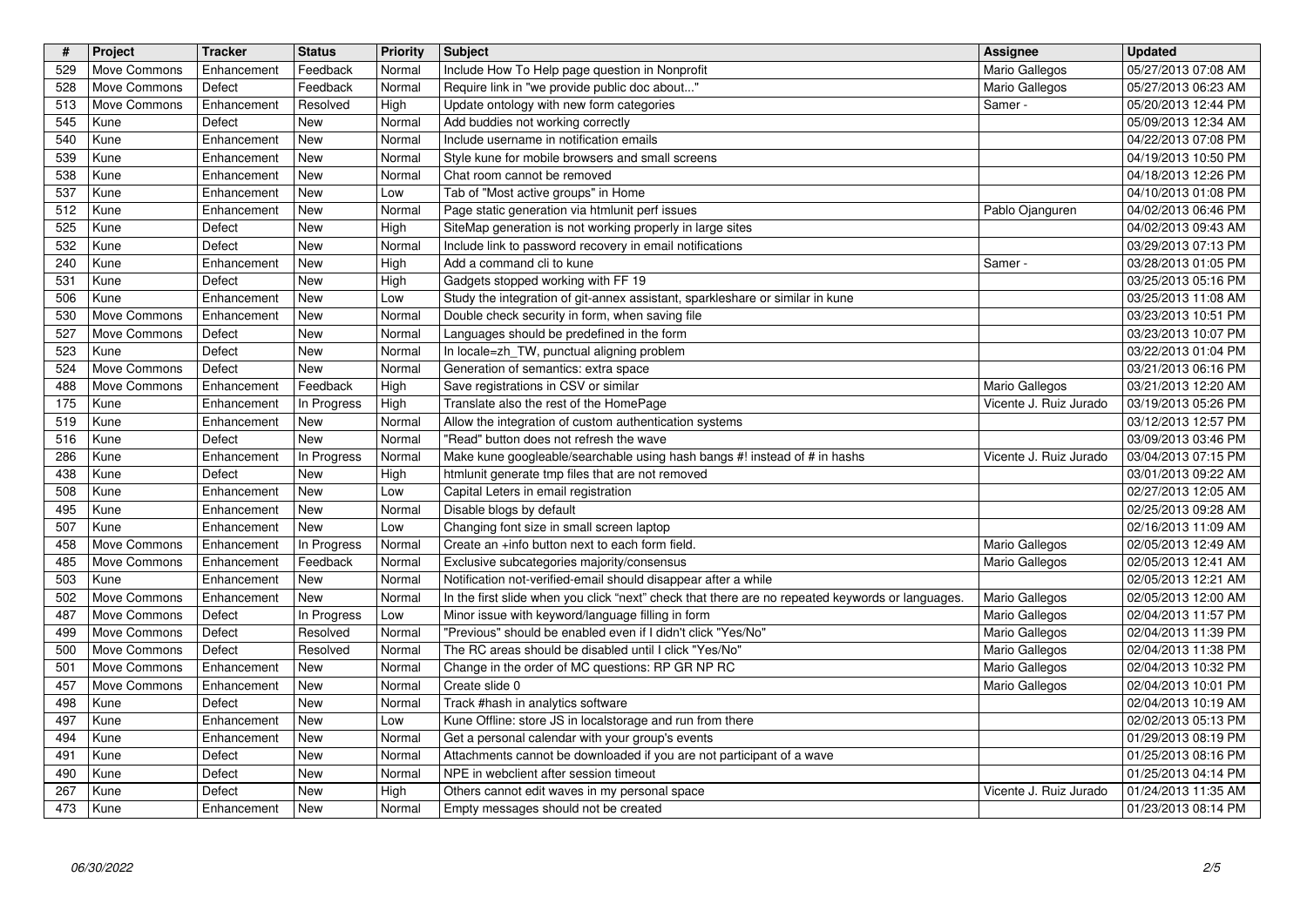| #<br>489   | Project<br>Move Commons          | Tracker<br>Enhancement     | <b>Status</b><br>New | Priority<br>Low  | <b>Subject</b><br>Third graphical option for MC badge generation                                                                                            | Assignee                                         | <b>Updated</b><br>01/22/2013 07:13 PM      |
|------------|----------------------------------|----------------------------|----------------------|------------------|-------------------------------------------------------------------------------------------------------------------------------------------------------------|--------------------------------------------------|--------------------------------------------|
| 464        | Move Commons                     | Enhancement                | New                  | Low              | Reinforcing the Commons                                                                                                                                     |                                                  | 01/21/2013 08:18 PM                        |
| 461<br>483 | Move Commons<br>Move Commons     | Enhancement<br>Enhancement | New<br>New           | Low<br>Normal    | Add autocomplete funcionality to languages and keywords fields.<br>Define final colors of: form, buttons, steps and progress bar.                           | Mario Gallegos                                   | 01/21/2013 08:14 PM<br>01/21/2013 03:45 PM |
| 482<br>478 | Kune<br>Kune                     | Enhancement<br>Enhancement | New<br>New           | Normal<br>Normal | Remove unusued dependencies (if any)<br>Members of a group should be alpha ordered in user interface                                                        |                                                  | 01/21/2013 10:43 AM<br>01/16/2013 02:10 AM |
| 283        | Kune                             | Defect                     | New                  | Normal           | Create custom "More" menu in Kune                                                                                                                           | Vicente J. Ruiz Jurado                           | 01/15/2013 06:10 PM                        |
| 477<br>476 | Kune<br>Kune                     | Defect<br>Enhancement      | New<br>New           | Normal<br>Normal | Breadcrumb arrows in chrome are not correct<br>Breadcrumb style is not clear                                                                                |                                                  | 01/15/2013 04:21 PM<br>01/15/2013 03:07 PM |
| 475        | Kune                             | Defect                     | New                  | Normal           | Problems with license tooltip                                                                                                                               |                                                  | 01/14/2013 06:00 PM                        |
| 470<br>469 | Kune<br>Kune                     | Enhancement<br>Enhancement | New<br>New           | Normal<br>High   | Public space development<br>Add donate functionality                                                                                                        |                                                  | 01/12/2013 09:44 PM<br>01/12/2013 09:26 PM |
| 468<br>51  | Kune<br>Kune                     | Enhancement<br>Enhancement | New<br>New           | High<br>High     | Improve development code (helloword, gadget sample, etc)<br>Add an Move Commons widget in Kune (maybe based in the new form)                                | Vicente J. Ruiz Jurado<br>Vicente J. Ruiz Jurado | 01/12/2013 09:24 PM<br>01/12/2013 09:05 PM |
| 61         | Kune                             | Enhancement                | New                  | Normal           | Unjoin (the last) from a closed group ---> mark for deletion                                                                                                | Vicente J. Ruiz Jurado                           | 01/12/2013 09:04 PM                        |
| 376<br>466 | Kune<br>Kune                     | Enhancement<br>Enhancement | New<br>New           | Normal<br>High   | Copy or Move an Inbox wave-message to my personal space<br>Invitations also to a single doc (by email)                                                      |                                                  | 01/12/2013 09:00 PM<br>01/12/2013 08:53 PM |
| 75<br>256  | Kune<br>Kune                     | Defect<br>Defect           | New<br>New           | Urgent<br>Normal | Remove memory leaks in server memory usage<br>There is no way to delete account                                                                             | Vicente J. Ruiz Jurado<br>Vicente J. Ruiz Jurado | 01/12/2013 08:49 PM<br>01/12/2013 08:44 PM |
| 320        | Kune                             | Defect                     | New                  | Low              | Allow hiding of personal page                                                                                                                               |                                                  | 01/12/2013 08:44 PM                        |
| 367<br>374 | Kune<br>Kune                     | Defect<br>Defect           | New<br>New           | High<br>Low      | Kune translation difficult: words out of context<br>Background color when copying text from grey blips                                                      |                                                  | 01/12/2013 08:44 PM<br>01/12/2013 08:43 PM |
| 381<br>433 | Kune<br>Kune                     | Defect<br>Defect           | New<br>New           | High<br>High     | Friendship not recognized, punctual bug? Or related to hidden buddies?<br>#!signin(prefs) seems it's not working                                            |                                                  | 01/12/2013 08:43 PM<br>01/12/2013 08:42 PM |
| 13         | Kune                             | Enhancement                | New                  | Urgent           | Finish the Properties (Preferences) Model                                                                                                                   | Vicente J. Ruiz Jurado                           | 01/12/2013 08:24 PM                        |
| 194<br>187 | Kune<br>Kune                     | Enhancement<br>Enhancement | New<br>New           | High<br>Normal   | Users to invite to a doc, should be scroll list<br>"Names" should be allowed to be repeated                                                                 | Vicente J. Ruiz Jurado<br>Vicente J. Ruiz Jurado | 01/12/2013 08:07 PM<br>01/12/2013 08:07 PM |
| 60         | Kune                             | Enhancement                | New                  | High             | Remove handlers for GUI items not used anymore                                                                                                              | Vicente J. Ruiz Jurado                           | 01/12/2013 08:07 PM                        |
| 56<br>54   | Kune<br>Kune                     | Enhancement<br>Enhancement | New<br>New           | High<br>High     | Add the possibility that one user force it's theme for all the groups<br>SubmitRequestListener in KuneWaveManager should be a parammeter for error checking | Samer -<br>Vicente J. Ruiz Jurado                | 01/12/2013 08:07 PM<br>01/12/2013 08:07 PM |
| 52<br>24   | Kune<br>Kune                     | Enhancement<br>Enhancement | New<br>New           | High<br>High     | Add some stats functionality (for use) to server side<br>Preview message should blink where people clicks in the preview                                    | Vicente J. Ruiz Jurado<br>Vicente J. Ruiz Jurado | 01/12/2013 08:07 PM<br>01/12/2013 07:55 PM |
| 423        | Kune                             | Enhancement                | New                  | Normal           | kune load time                                                                                                                                              |                                                  | 01/12/2013 07:53 PM                        |
| 407<br>400 | Kune<br>Kune                     | Enhancement<br>Enhancement | New<br>New           | Normal<br>Normal | Sign deb package<br>Editor toolbar should have on hover tooltips with the shorcuts                                                                          |                                                  | 01/12/2013 07:53 PM<br>01/12/2013 07:53 PM |
| 399<br>448 | Kune<br>Kune                     | Enhancement<br>Enhancement | New<br>New           | Normal<br>Normal | Tooltips for Register dialog fields (name, username)<br>User settings: unclear for newbies what Style/License/Tools it changes                              | Samer -                                          | 01/12/2013 07:53 PM<br>01/12/2013 07:52 PM |
| 429        | Kune                             | Defect                     | New                  | Low              | Invitations dont check email of logged user (case of sharing computer)                                                                                      |                                                  | 01/10/2013 03:52 AM                        |
| 428<br>389 | $\overline{1}$<br>  Kune<br>Kune | Defect<br>Defect           | New<br>New           | Low<br>Low       | Friending myself through an invitation to my email<br>Alphabetical order in Group List: remove case-sensitiveness                                           |                                                  | 01/10/2013 03:52 AM<br>01/10/2013 03:52 AM |
| 450<br>446 | Kune<br>Kune                     | Enhancement<br>Enhancement | New<br>New           | Normal           | User home page / space should be more visible<br>footer is not visible in small screens                                                                     |                                                  | 12/28/2012 11:30 AM<br>12/13/2012 07:29 PM |
| 445        | Kune                             | Defect                     | New                  | Normal<br>Normal | compartir en G+ titulo incorrecto                                                                                                                           |                                                  | 12/13/2012 07:21 PM                        |
|            |                                  |                            |                      |                  |                                                                                                                                                             |                                                  |                                            |
|            |                                  |                            |                      |                  |                                                                                                                                                             |                                                  |                                            |
|            |                                  |                            |                      |                  |                                                                                                                                                             |                                                  |                                            |
|            |                                  |                            |                      |                  |                                                                                                                                                             |                                                  |                                            |
|            |                                  |                            |                      |                  |                                                                                                                                                             |                                                  |                                            |
|            |                                  |                            |                      |                  |                                                                                                                                                             |                                                  |                                            |
|            |                                  |                            |                      |                  |                                                                                                                                                             |                                                  |                                            |
|            |                                  |                            |                      |                  |                                                                                                                                                             |                                                  |                                            |
|            |                                  |                            |                      |                  |                                                                                                                                                             |                                                  |                                            |
|            |                                  |                            |                      |                  |                                                                                                                                                             |                                                  |                                            |
|            |                                  |                            |                      |                  |                                                                                                                                                             |                                                  |                                            |
|            |                                  |                            |                      |                  |                                                                                                                                                             |                                                  |                                            |
|            |                                  |                            |                      |                  |                                                                                                                                                             |                                                  |                                            |
|            |                                  |                            |                      |                  |                                                                                                                                                             |                                                  |                                            |
|            |                                  |                            |                      |                  |                                                                                                                                                             |                                                  |                                            |
|            |                                  |                            |                      |                  |                                                                                                                                                             |                                                  |                                            |
|            |                                  |                            |                      |                  |                                                                                                                                                             |                                                  |                                            |
|            |                                  |                            |                      |                  |                                                                                                                                                             |                                                  |                                            |
|            |                                  |                            |                      |                  |                                                                                                                                                             |                                                  |                                            |
|            |                                  |                            |                      |                  |                                                                                                                                                             |                                                  |                                            |
|            |                                  |                            |                      |                  |                                                                                                                                                             |                                                  |                                            |
|            |                                  |                            |                      |                  |                                                                                                                                                             |                                                  |                                            |
|            |                                  |                            |                      |                  |                                                                                                                                                             |                                                  |                                            |
|            |                                  |                            |                      |                  |                                                                                                                                                             |                                                  |                                            |
|            |                                  |                            |                      |                  |                                                                                                                                                             |                                                  |                                            |
|            |                                  |                            |                      |                  |                                                                                                                                                             |                                                  |                                            |
|            |                                  |                            |                      |                  |                                                                                                                                                             |                                                  |                                            |
|            |                                  |                            |                      |                  |                                                                                                                                                             |                                                  |                                            |
|            |                                  |                            |                      |                  |                                                                                                                                                             |                                                  |                                            |
|            |                                  |                            |                      |                  |                                                                                                                                                             |                                                  |                                            |
|            |                                  |                            |                      |                  |                                                                                                                                                             |                                                  |                                            |
|            |                                  |                            |                      |                  |                                                                                                                                                             |                                                  |                                            |
|            |                                  |                            |                      |                  |                                                                                                                                                             |                                                  |                                            |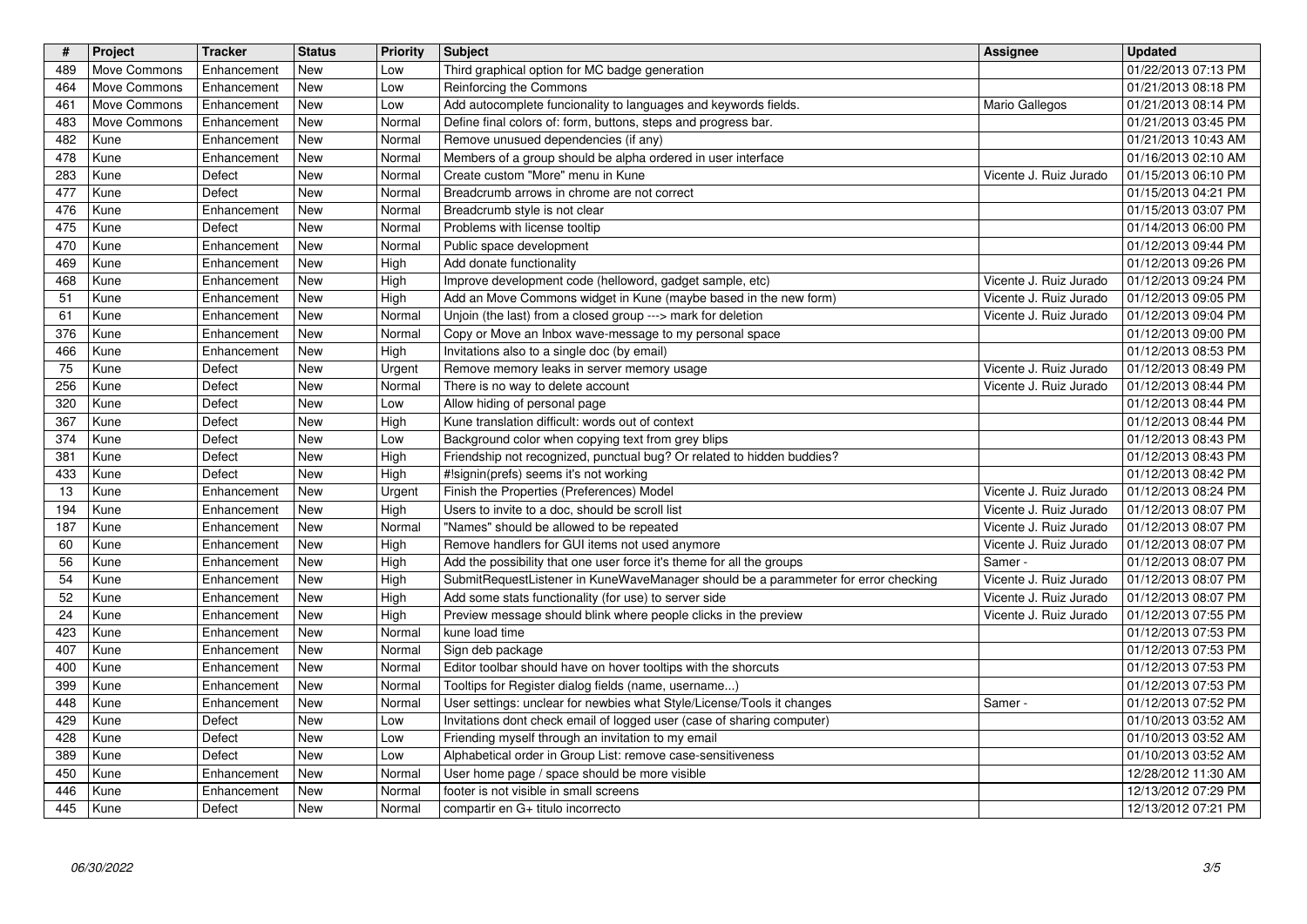| #          | Project      | <b>Tracker</b>             | <b>Status</b>      | <b>Priority</b>  | <b>Subject</b>                                                                                                                                 | Assignee                          | <b>Updated</b>                             |
|------------|--------------|----------------------------|--------------------|------------------|------------------------------------------------------------------------------------------------------------------------------------------------|-----------------------------------|--------------------------------------------|
| 444        | Kune         | Enhancement                | New                | Normal           | Gadgets to an "one click button" in a wave and blip toolbar                                                                                    |                                   | 12/12/2012 12:02 PM                        |
| 435<br>434 | Kune<br>Kune | Enhancement<br>Enhancement | New<br>New         | Normal<br>Normal | Add "Share with all your contacts"<br>Add actions to other chat subscriptions status                                                           |                                   | 11/28/2012 03:22 PM<br>11/28/2012 02:22 AM |
| 432        | Kune         | Defect                     | New                | Normal           | splash js dependency not loaded sometimes                                                                                                      |                                   | 11/28/2012 12:22 AM                        |
| 427        | Kune         | Enhancement                | New                | Normal           | Strange down arrow icon                                                                                                                        |                                   | 11/23/2012 09:03 PM                        |
| 426        | Kune         | Defect                     | New                | Normal           | Problem on wave date                                                                                                                           |                                   | 11/23/2012 08:59 PM                        |
| 424<br>417 | Kune<br>Kune | Enhancement<br>Enhancement | New<br>New         | Normal<br>Normal | Add an extra message to invitations<br>User rights: allow to share with one that have a special link                                           |                                   | 11/21/2012 11:49 AM<br>11/20/2012 12:11 PM |
| 421        | Kune         | Enhancement                | New                | Normal           | Favicon with number of unread msgs                                                                                                             |                                   | 11/15/2012 10:44 PM                        |
| 420        | Kune         | Enhancement                | New                | Normal           | Use last document date for directory (doc, group, list)                                                                                        |                                   | 11/15/2012 10:35 PM                        |
| 419<br>418 | Kune<br>Kune | Enhancement<br>Enhancement | New<br>New         | Normal<br>Normal | Move homespace in group list<br>Group icon in inbox panel                                                                                      |                                   | 11/15/2012 10:32 PM<br>11/15/2012 10:29 PM |
| 369        | Kune         | Enhancement                | New                | Normal           | Allow groups to automatically ask question to newcomers                                                                                        |                                   | 11/14/2012 02:05 PM                        |
| 375        | Kune         | Enhancement                | New                | Normal           | Copy a group doc to my personal space                                                                                                          |                                   | 11/14/2012 02:00 PM                        |
| 402        | Kune         | Enhancement                | New                | Normal           | Emoticon list in chat                                                                                                                          |                                   | 11/14/2012 01:47 PM                        |
| 413<br>378 | Kune<br>Kune | Enhancement<br>Enhancement | New<br>New         | Normal<br>Low    | All thread as read<br>RSS of Group updates                                                                                                     |                                   | 11/14/2012 01:40 AM<br>11/13/2012 11:00 PM |
| 412        | Kune         | Enhancement                | New                | Normal           | Show "Full name" in wave blips                                                                                                                 |                                   | 11/13/2012 12:48 PM                        |
| 394        | Kune         | Defect                     | New                | Normal           | Dialog icons have a ugly position                                                                                                              |                                   | 10/26/2012 03:44 PM                        |
| 392        | Kune         | Defect                     | New                | Normal           | Excepction with mysql connection pool and cron task                                                                                            |                                   | 10/26/2012 01:33 PM                        |
| 387<br>384 | Kune<br>Kune | Enhancement<br>Enhancement | New<br>New         | Normal<br>Normal | Set x-overflows hidden in home links<br>Add a new property to themes, the iconset                                                              | Vicente J. Ruiz Jurado            | 10/19/2012 01:56 AM<br>10/16/2012 11:59 AM |
| 382        | Kune         | Defect                     | New                | Normal           | Number of buddies wrong if buddy list hidden                                                                                                   |                                   | 10/15/2012 06:28 PM                        |
| 373        | Kune         | Defect                     | New                | Normal           | When clicking Done, deleted text came back                                                                                                     |                                   | 10/13/2012 09:04 PM                        |
| 341        | Kune         | Enhancement                | New                | Normal           | Gagdets should stop using googleusercontent.com                                                                                                | Samer -                           | 10/13/2012 08:18 PM                        |
| 93<br>196  | Kune<br>Kune | Enhancement<br>Defect      | In Progress<br>New | High<br>High     | List tool (implement all different types)<br>Lost editions                                                                                     | Vicente J. Ruiz Jurado<br>Samer - | 10/10/2012 12:03 PM<br>10/10/2012 11:55 AM |
| 156        | Kune         | Enhancement                | In Progress        | High             | Give RTL support (for Arabic and other similar languages)                                                                                      | Samer -                           | 10/09/2012 12:57 AM                        |
| 360        | Kune         | Defect                     | New                | Normal           | Update Kune GIT repository with old SVN stuff                                                                                                  |                                   | 09/29/2012 12:48 PM                        |
| 294        | Kune         | Enhancement                | New<br>New         | Low<br>Normal    | Geo-localization for groups                                                                                                                    |                                   | 09/22/2012 01:51 PM                        |
| 259<br>334 | Kune<br>Kune | Defect<br>Enhancement      | New                | Normal           | Seems that the tutorials are not working properly in W\$7<br>When adding a user to a document, a list of possible users should appear          | Vicente J. Ruiz Jurado            | 09/06/2012 02:32 PM<br>09/04/2012 04:40 PM |
| 261        | Kune         | Defect                     | New                | Normal           | Latest activity in your group changed only after I'my reloaded the page                                                                        | Samer -                           | 09/03/2012 04:23 PM                        |
| 332        | Kune         | Enhancement                | New                | Normal           | Allow colors in calendar/events                                                                                                                |                                   | 08/17/2012 02:46 PM                        |
| 324<br>318 | Kune<br>Kune | Defect<br>Enhancement      | New<br>New         | Normal<br>Normal | the button "reply" doesnt work like when you push ENTER<br>Visually aggregate top bar icons: $(3)+(4)+(Your groups)$ and $(Chat)+(user-state)$ |                                   | 07/16/2012 09:55 AM<br>06/24/2012 01:53 AM |
| 315        | Kune         | Defect                     | New                | Normal           | #signin(waveid) url fail since hashbangs                                                                                                       |                                   | 06/21/2012 01:27 AM                        |
| 310        | Kune         | Defect                     | New                | Normal           | Friending someone: remove second confirmation                                                                                                  |                                   | 06/17/2012 02:24 PM                        |
| 307        | Kune         | Defect                     | <b>New</b>         | Normal           | Deletion not allowed if element with same name exists in Trash                                                                                 |                                   | 06/16/2012 11:06 AM                        |
| 302<br>206 | Kune<br>Kune | Enhancement<br>Enhancement | New<br>New         | Normal<br>High   | chat history<br>Metrics                                                                                                                        | Vicente J. Ruiz Jurado            | 06/15/2012 07:38 PM<br>06/15/2012 04:52 AM |
| 205        | Kune         | Enhancement                | New                | Normal           | Mid-term: Search for keywords                                                                                                                  | Vicente J. Ruiz Jurado            | 06/15/2012 04:51 AM                        |
| 291        | Kune         | Enhancement                | New                | Normal           | View&Edit several waves at once                                                                                                                |                                   | 06/13/2012 10:21 PM                        |
|            |              |                            |                    |                  |                                                                                                                                                |                                   |                                            |
|            |              |                            |                    |                  |                                                                                                                                                |                                   |                                            |
|            |              |                            |                    |                  |                                                                                                                                                |                                   |                                            |
|            |              |                            |                    |                  |                                                                                                                                                |                                   |                                            |
|            |              |                            |                    |                  |                                                                                                                                                |                                   |                                            |
|            |              |                            |                    |                  |                                                                                                                                                |                                   |                                            |
|            |              |                            |                    |                  |                                                                                                                                                |                                   |                                            |
|            |              |                            |                    |                  |                                                                                                                                                |                                   |                                            |
|            |              |                            |                    |                  |                                                                                                                                                |                                   |                                            |
|            |              |                            |                    |                  |                                                                                                                                                |                                   |                                            |
|            |              |                            |                    |                  |                                                                                                                                                |                                   |                                            |
|            |              |                            |                    |                  |                                                                                                                                                |                                   |                                            |
|            |              |                            |                    |                  |                                                                                                                                                |                                   |                                            |
|            |              |                            |                    |                  |                                                                                                                                                |                                   |                                            |
|            |              |                            |                    |                  |                                                                                                                                                |                                   |                                            |
|            |              |                            |                    |                  |                                                                                                                                                |                                   |                                            |
|            |              |                            |                    |                  |                                                                                                                                                |                                   |                                            |
|            |              |                            |                    |                  |                                                                                                                                                |                                   |                                            |
|            |              |                            |                    |                  |                                                                                                                                                |                                   |                                            |
|            |              |                            |                    |                  |                                                                                                                                                |                                   |                                            |
|            |              |                            |                    |                  |                                                                                                                                                |                                   |                                            |